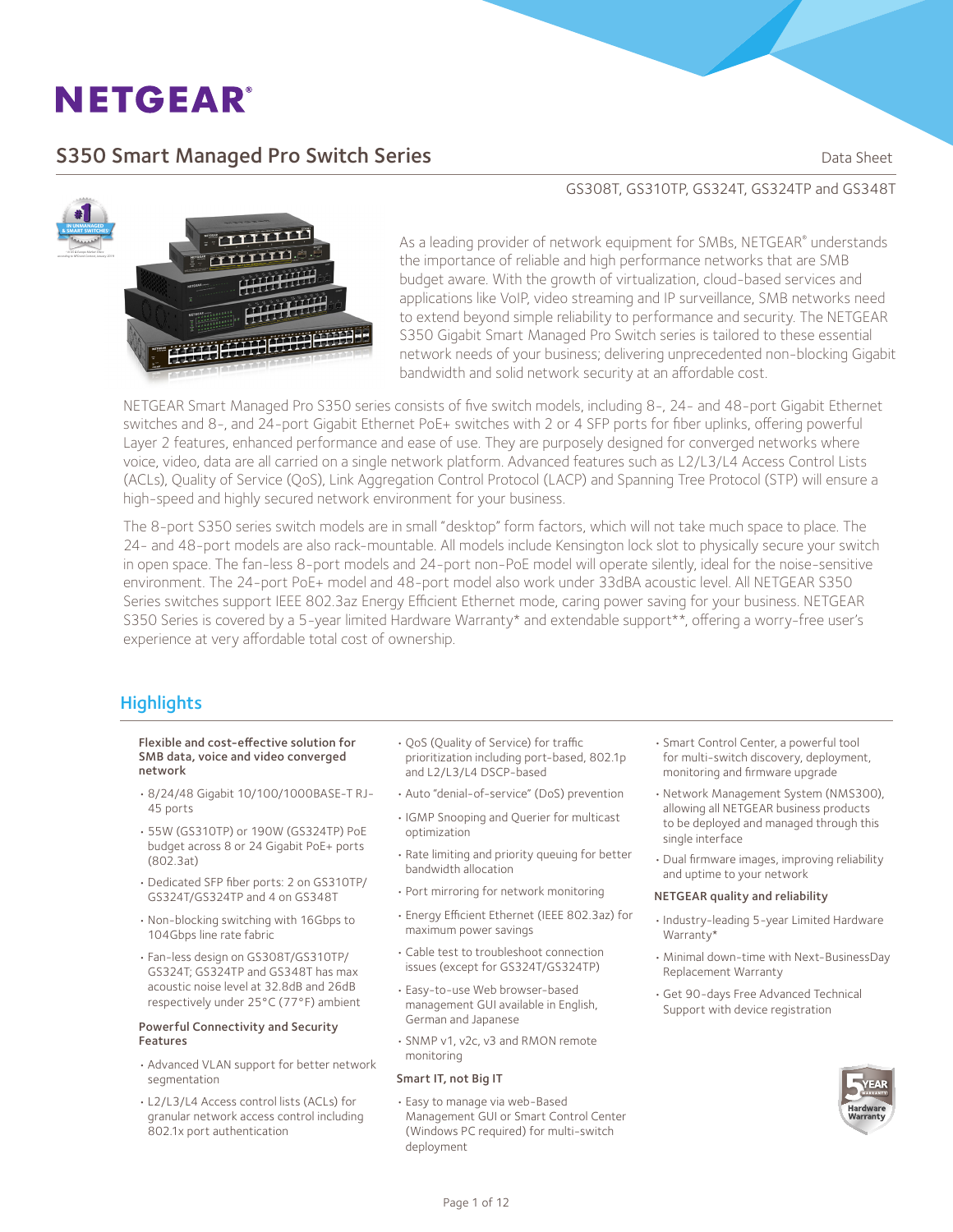## S350 Smart Managed Pro Switch Series **Data Sheet** Data Sheet

GS308T, GS310TP, GS324T, GS324TP and GS348T

#### Hardware at a Glance

|            |             | <b>FRONT</b>                     | <b>REAR</b>                      | <b>SIDE</b>                    |                                 |                        |
|------------|-------------|----------------------------------|----------------------------------|--------------------------------|---------------------------------|------------------------|
| Model Name | Form-Factor | 10/100/1000<br>Base-T RJ45 ports | $1000$ BASE-X<br>Fiber SFP Ports | PoE+ 802.3at<br>Ports (Budget) | Power Supply                    | Fans                   |
| GS308T     | Desktop     | 8                                |                                  |                                | 1 external PSU,<br>DC 12V 1.0A  | Fan-less               |
| GS310TP    | Desktop     | 8                                | $\overline{2}$                   | 8 PoE+ (55W)                   | 1 external PSU,<br>DC 54V 1.25A | Fan-less               |
| GS324T     | Rackmount   | 24                               | $\overline{2}$                   |                                | 1 internal PSU, fixed           | Fan-less               |
| GS324TP    | Rackmount   | 24                               |                                  | 24 PoE+ (190W)                 | 1 internal PSU, fixed           | 2 internal fans, fixed |
| GS348T     | Rackmount   | 48                               | $\overline{4}$                   |                                | 1 internal PSU, fixed           | 1 internal fan. fixed  |

## Software at a Glance

|                                                                                                        |                        | <b>LAYER 2 FEATURES</b>                                              |                          |                                                    |                                                                |                                              |  |  |
|--------------------------------------------------------------------------------------------------------|------------------------|----------------------------------------------------------------------|--------------------------|----------------------------------------------------|----------------------------------------------------------------|----------------------------------------------|--|--|
| Management                                                                                             | IPv4<br>ACL and OoS    | IPv4<br><b>Multicast Filtering</b>                                   | Auto-VOIP/<br>Auto Video | IEEE (802.3az) Energy<br><b>Efficient Ethernet</b> | <b>MAC VLANS</b>                                               | Convergence Advanced Features                |  |  |
| Web Browser-based GUL<br>(HTTP/HTTPS),<br>PC-Based Smart Control<br>Center Utility (SCC)<br>RMON, SNMP | L2, L3, L4,<br>ingress | IGMP Snoop-<br>ing, Querier, Fast<br>Leave, L2 Multi-<br>cast Router | Yes                      | Yes                                                | 8K or 16K Max<br>MAC.<br>64 VLANs<br>Static, Dynamic,<br>Voice | LLDP-MED<br>RADIUS 802.1X<br>LACP, STP, SNMP |  |  |

## Performance at a Glance

| Model Name     | Packet<br>buffer | <b>CPU</b>                                                       | <b>ACLs</b> | MAC Address Table<br><b>ARP Table VLANs</b> | Fabric                | Latency<br>(64-Byte Packet)                    | Multicast<br><b>IGMP Group</b> |  |  |  |  |                     |  |
|----------------|------------------|------------------------------------------------------------------|-------------|---------------------------------------------|-----------------------|------------------------------------------------|--------------------------------|--|--|--|--|---------------------|--|
| GS308T         |                  | MIPS-4Kec<br>500MHz single core                                  |             | 8K MAC                                      | 16Gbps<br>line-rate   | 1G Copper: <4.20µs                             |                                |  |  |  |  |                     |  |
| GS310TP        | 512KB            | 128MB DDR RAM<br>32MB FLASH                                      |             | 64 VLANs                                    | 20Gbps<br>line-rate   | 1G Copper: $<$ 4.20 µs;<br>1G Fiber: < 3.43 us | 256                            |  |  |  |  |                     |  |
| GS324T         |                  | 800MHz single core<br>512MB DDR RAM<br>2MB SPINOR<br>128MB FLASH |             | 100<br>shared<br>16K MAC                    |                       |                                                |                                |  |  |  |  | 1G Copper: <3.86 µs |  |
| <b>GS324TP</b> |                  |                                                                  |             |                                             | 52Gbps<br>line-rate   | 1G Copper: <3.74 µs<br>1G Fiber: <2.90 µs      | 512                            |  |  |  |  |                     |  |
| GS348T         | 1.5MB            | 400MHz<br>512MB DDR RAM<br>128MB FLASH                           |             | 64 VLANs                                    | 104 Gbps<br>line-rate | 1G Copper: <2.86 µs<br>1G Fiber: <1.74 us      |                                |  |  |  |  |                     |  |

### Ordering Information

| Model Name     | Americas       | Europe                           | Asia Pacific                   | India          | China          |
|----------------|----------------|----------------------------------|--------------------------------|----------------|----------------|
| GS308T         | GS308T-100NAS  | GS308TP-100PES<br>GS308TP-100UKS | GS308T-100AUS<br>GS308T-100JPS | GS308T-100INS  | GS308T-100PRS  |
| GS310TP        | GS310TP-100NAS | GS310TP-100EUS                   | GS310TP-100AJS                 | GS310TP-100INS | GS310TP-100PRS |
| GS324T         | GS324T-100NAS  | GS324T-100EUS                    | GS324T-100AJS                  | GS324T-100INS  | GS324T-100PRS  |
| <b>GS324TP</b> | GS324TP-100NAS | GS324TP-100EUS                   | GS324TP-100AJS                 | GS324TP-100INS | GS324TP-100PRS |
| GS348T         | GS348T-100NAS  | GS348T-100EUS                    | GS348T-100AJS                  | GS348T-100INS  | GS348T-100PRS  |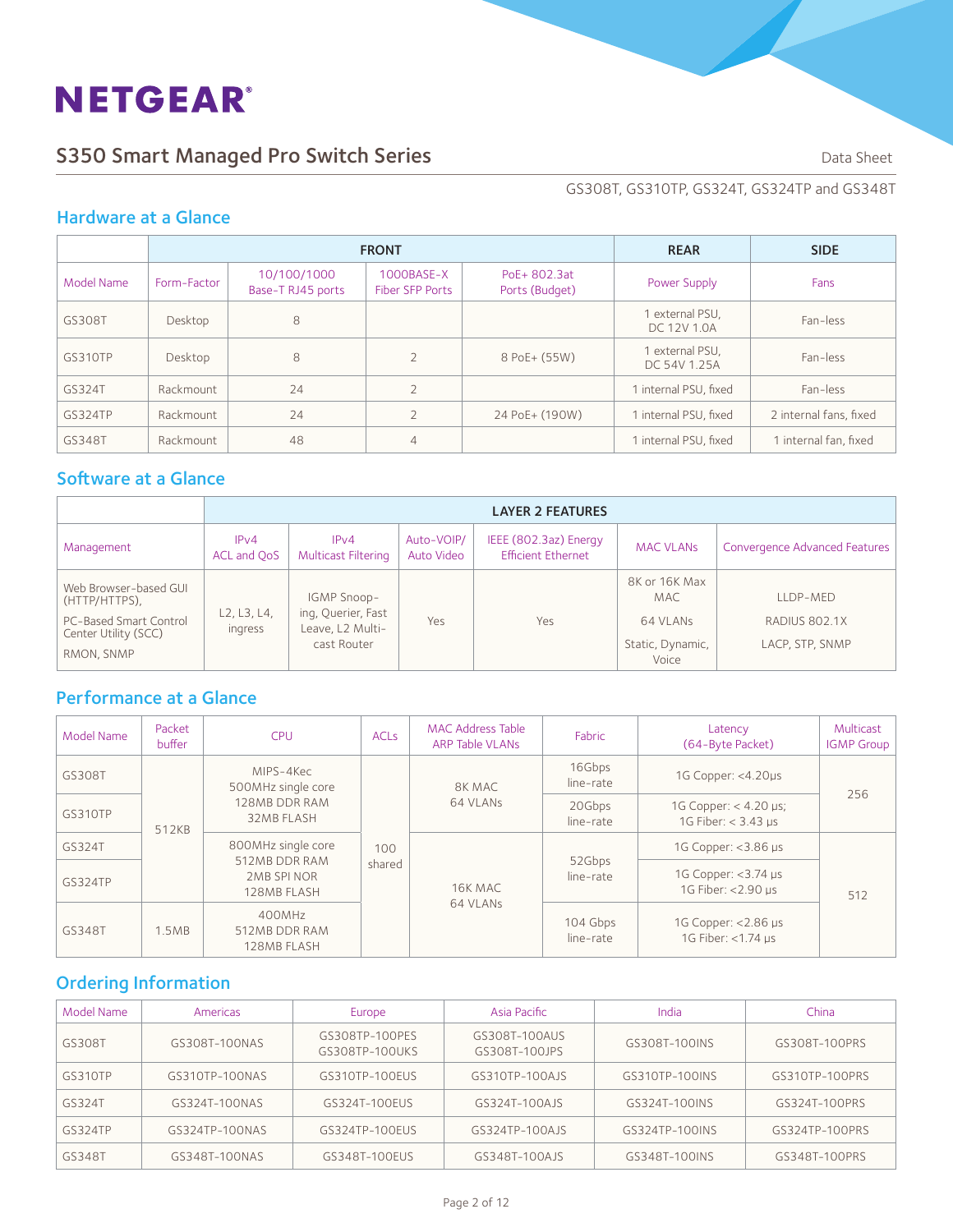

## S350 Smart Managed Pro Switch Series **Sandware Communist Contains Containers** Data Sheet

#### GS308T, GS310TP, GS324T, GS324TP and GS348T

### Features at a Glance

| <b>HARDWARE FEATURES</b>                                                                                                                                             | <b>BENEFITS</b>                                                                                                                                                                                                                                                                                                                                                                                                                                                                                                         |
|----------------------------------------------------------------------------------------------------------------------------------------------------------------------|-------------------------------------------------------------------------------------------------------------------------------------------------------------------------------------------------------------------------------------------------------------------------------------------------------------------------------------------------------------------------------------------------------------------------------------------------------------------------------------------------------------------------|
| Dedicated SFP Fiber Uplinks                                                                                                                                          | Dedicated SFP ports provides fiber uplinks without sacrificing any downlink Gigabit port. Up to 4 SFP ports<br>provide not only redundant uplinks, but can also build dual redundancy by a trunked uplink with link aggregation<br>and failover, the dual-redundancy, a powerful design for the network virtualization                                                                                                                                                                                                  |
| PoE+ Support on all ports<br>(GS310TP and GS324TP)                                                                                                                   | Flexible to plug-in or change into high-power PD devices on any port without worrying which one port to<br>plug in and whether it will be running out of PoE+ ports.                                                                                                                                                                                                                                                                                                                                                    |
| Low Acoustics                                                                                                                                                        | Fan-less design on GS308T/GS310TP/GS324T, and maximum acoustic noise level at 32.8dB for GS324TP and<br>26dB for GS348T respectively at 25°C (77°F) ambient for quieter office environment                                                                                                                                                                                                                                                                                                                              |
| Energy Efficient Ethernet (IEEE 802.3az)                                                                                                                             | Maximum power reduction for ongoing operation cost savings.                                                                                                                                                                                                                                                                                                                                                                                                                                                             |
| <b>L2 SOFTWARE FEATURES</b>                                                                                                                                          | <b>BENEFITS</b>                                                                                                                                                                                                                                                                                                                                                                                                                                                                                                         |
| Advanced per port PoE controls                                                                                                                                       | Remote power management of PoE connected devices including operation scheduling (e.g. Wireless APs, IP<br>security cameras, secure access door locks, IoT devices)                                                                                                                                                                                                                                                                                                                                                      |
| ACL filtering to permit or deny traffic based on                                                                                                                     | Provide granular network access control including L2/L3/L4 access control lists (ACLs).                                                                                                                                                                                                                                                                                                                                                                                                                                 |
| Robust security features:<br>· 802.1x authentication (EAP)<br>· Port-based security by locked MAC<br>• DHCP Snooping                                                 | Build a secured, converged network with all types of traffic by preventing external attacks and blocking<br>malware, while allowing secure access for authorized users with RADIUS 802.1x port authentication.                                                                                                                                                                                                                                                                                                          |
| Comprehensive QoS features:<br>· Port-based or 802.1p-based prioritization<br>· Layer 3-based (DSCP) prioritization<br>· Port-based ingress and egress rate limiting | Advanced controls for optimized network performance and better delivery of mission-critical traffic such as<br>voice and video.                                                                                                                                                                                                                                                                                                                                                                                         |
| Auto-VoIP, Auto-Voice VLAN, and Auto-Video<br>VLAN                                                                                                                   | Automatic Voice over IP prioritization (Auto-VoIP) simplifies most complex multi-vendor IP telephone<br>deployments either based on protocols (SIP) or on OUI bytes (default database and user-based OUIs) in the<br>phone source MAC address, providing the best class of service to VoIP streams (both data and signaling) over<br>other ordinary traffic by classifying traffic, and enabling correct egress queue configuration. Similarly, Auto-Video<br>VLAN enables IGMP snooping to minimize broadcast streams. |
| <b>IGMP Snooping</b>                                                                                                                                                 | Facilitate fast receiver joins and leaves for multicast streams. Save cost and improve network efficiency by<br>ensuring multicast traffic only reaches designated receivers without the need of an extra multicast router                                                                                                                                                                                                                                                                                              |
| Protected Ports                                                                                                                                                      | Ensure no exchange of unicast, broadcast, or multicast traffic between the protected ports on the switch,<br>thereby improving the security of your converged network. This allows your sensitive phone conversations to<br>stay private and your surveillance video clips can be forwarded to their designated storage device without<br>leakage or alteration.                                                                                                                                                        |
| <b>DHCP Snooping</b>                                                                                                                                                 | Ensure IP address allocation integrity by only allowing DHCP messages from trusted DHCP servers and<br>dropping malformed DHCP messages with a port or MAC address mismatch.                                                                                                                                                                                                                                                                                                                                            |
| Dynamic VLAN Assignment (RADIUS)                                                                                                                                     | IP phones and PCs can authenticate on the same port but under different VLAN assignment policies. Users<br>are free to move around and enjoy the same level of network access regardless of their physical location on<br>the network.                                                                                                                                                                                                                                                                                  |
| Dual Firmware Images                                                                                                                                                 | Dual firmware images for transparent firmware updates with minimum service interruption.                                                                                                                                                                                                                                                                                                                                                                                                                                |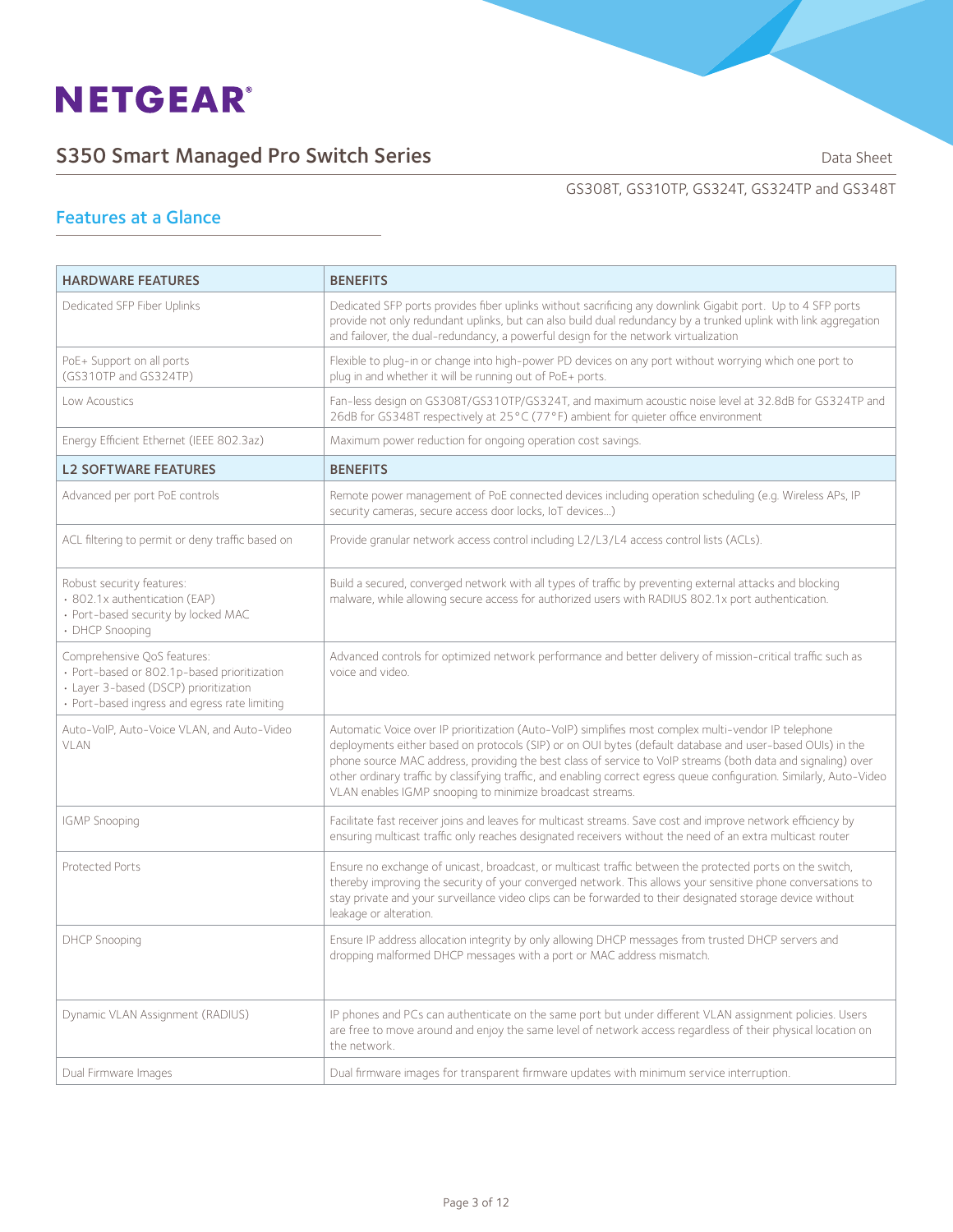## S350 Smart Managed Pro Switch Series **Sandware Control Control Control Control Control Control Control Control Control Control Control Control Control Control Control Control Control Control Control Control Control Control**

GS308T, GS310TP, GS324T, GS324TP and GS348T

### Target Applications

#### Network Convergence



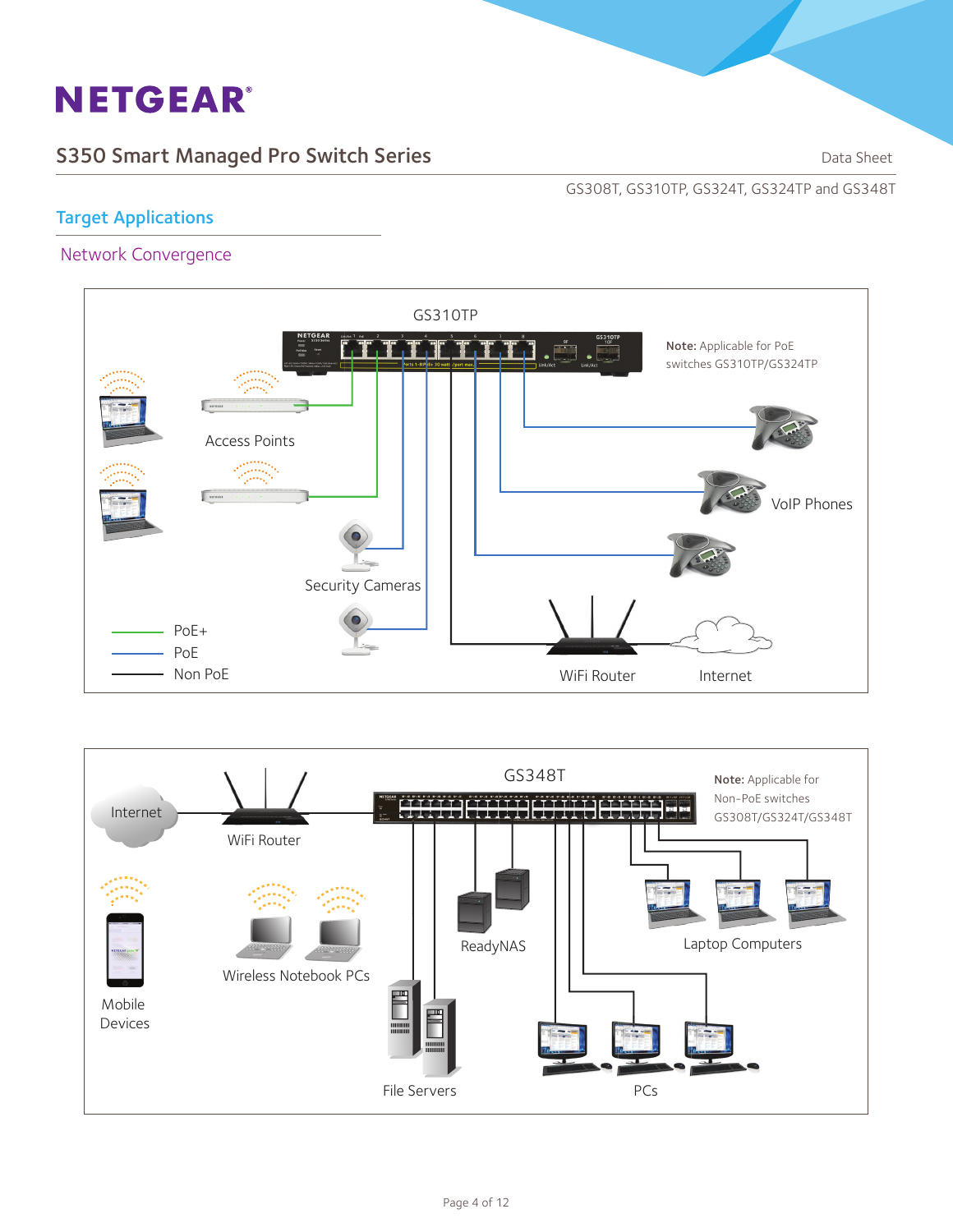

### S350 Smart Managed Pro Switch Series **Sandware Controllery and School Sheet** Data Sheet

GS308T, GS310TP, GS324T, GS324TP and GS348T

#### Why is the NETGEAR S350 Series Gigabit Ethernet Smart Managed Pro Switch the right choice for SMBs?

As a leading provider of network equipment for SMBs, NETGEAR® understands the importance of reliable and high performance networks that are SMB budget aware. With the growth of virtualization, cloud-based services and applications like VoIP, video streaming and IP surveillance, SMB networks need to extend beyond simple reliability to performance and security. The NETGEAR S350 Gigabit Smart Managed Pro Switch series is tailored to these essential network needs of your business; delivering unprecedented non-blocking Gigabit bandwidth and solid network security at an affordable cost.

What you can expect from NETGEAR S350 Series Switches:

- •One-wire installation with 8, 12 or 24 Gigabit ports with PoE+ options (55W or 190W PoE total budget), and 2 or 4 SFP ports options provide not only redundant uplinks, but also build dual redundancy by a trunked uplink with link aggregation and failover redundancy.
- •Quiet and Cost-effective Smart Managed Pro Layer2 switches with essential business class network needs, ideal for voice, video and data convergence in office application
- •Smart switch features include VLAN, ACL, QoS, IGMP Snooping, LACP Link aggregation, STP and SNMP for enhanced security and reliability
- •Easy-to-use Web browser-based management GUI and full control through NETGEAR Smart Control Center, no need for an IT expert
- •5-year hardware warranty with Next Business Day replacement, 90-day free technical support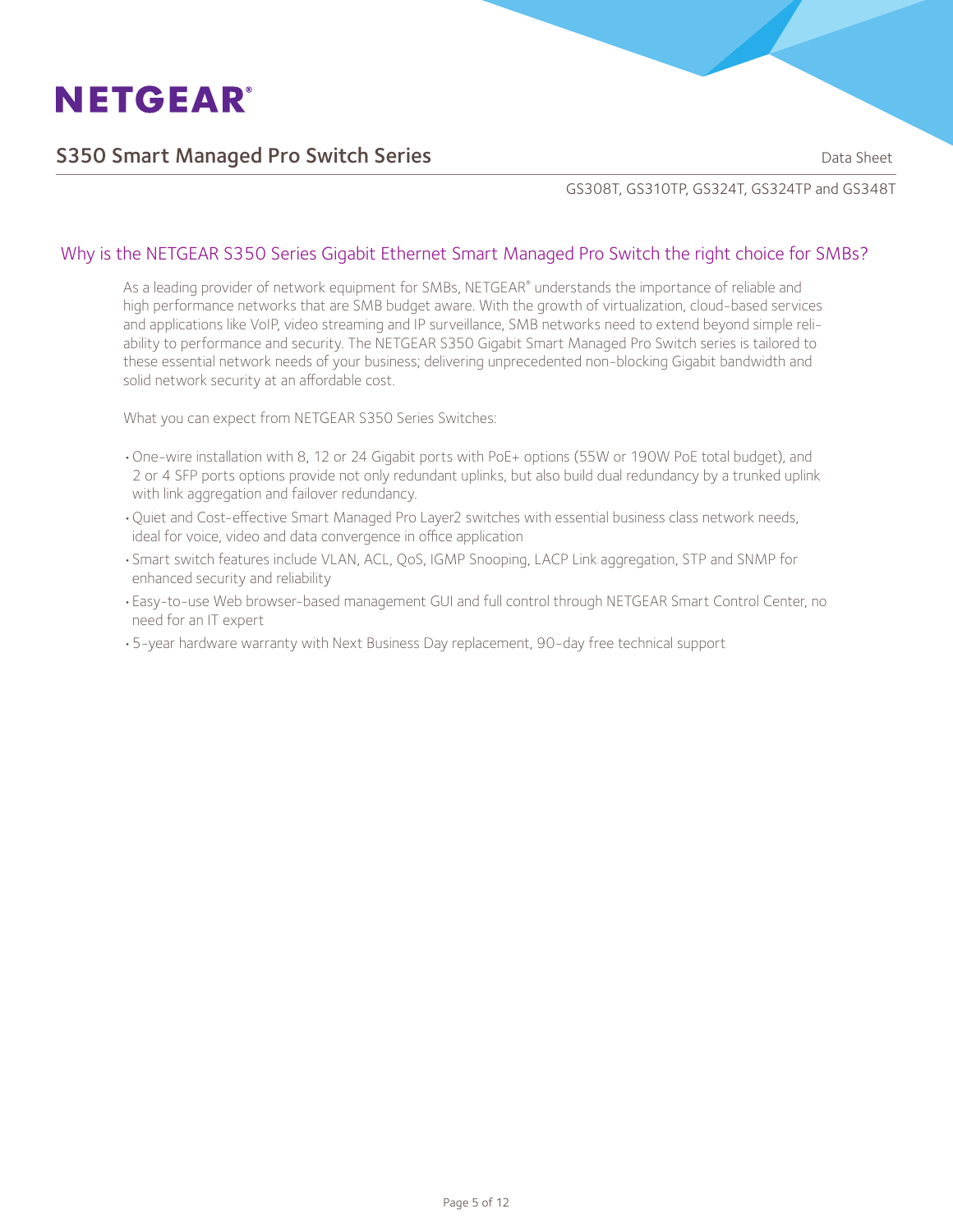## S350 Smart Managed Pro Switch Series **Sandware Struck and Script Containers** Data Sheet

GS308T, GS310TP, GS324T, GS324TP and GS348T

| <b>PRODUCT</b>                                                      | GS308T                       | <b>GS310TP</b>                                                                                 | GS324T                                                              | GS324TP                              | GS348T                               |  |
|---------------------------------------------------------------------|------------------------------|------------------------------------------------------------------------------------------------|---------------------------------------------------------------------|--------------------------------------|--------------------------------------|--|
|                                                                     | <u>Formann</u>               | <u>– uuuno a</u>                                                                               | HHHHHH.                                                             | <br>HHHHHH                           |                                      |  |
| 10M/100M/1G RJ-45 copper ports                                      | 8                            | 8                                                                                              | 24                                                                  | 24                                   | 48                                   |  |
| PoE / PoE+ ports                                                    |                              | 8 PoE+<br>(55W PoE budget)                                                                     |                                                                     | 24 PoE+<br>(190W PoE budget)         |                                      |  |
| 1G SFP (fiber) ports                                                |                              | 2 (dedicated)                                                                                  | 2 (dedicated)                                                       | 2 (dedicated)                        | 4 (dedicated)                        |  |
| PERFORMANCE SPECIFICATION                                           |                              |                                                                                                |                                                                     |                                      |                                      |  |
| CPU                                                                 |                              | 500MHz<br>128MB RAM<br>32MB FLASH                                                              | 800MHz<br>512MB RAM<br>128MB FLASH                                  |                                      | 400MHz<br>512MB RAM<br>128MB FLASH   |  |
| Packet buffer memory<br>(Dynamically shared across only used ports) |                              |                                                                                                | 512KB                                                               |                                      | 1.5MB                                |  |
| Forwarding modes                                                    |                              |                                                                                                | Store-and-forward                                                   |                                      |                                      |  |
| Bandwidth                                                           | 16 Gbps                      | 20 Gbps                                                                                        | 52 Gbps                                                             | 52 Gbps                              | 104 Gpbs                             |  |
| Priority queues                                                     |                              | 8                                                                                              |                                                                     | $\overline{4}$                       | 8                                    |  |
| Priority queuing                                                    |                              |                                                                                                | Weighted Round Robin (WRR) and Strict Priority                      |                                      |                                      |  |
| MAC address database size<br>(48-bit MAC addresses)                 | 8K                           |                                                                                                |                                                                     |                                      |                                      |  |
| Multicast groups                                                    | 256                          |                                                                                                |                                                                     | 512                                  |                                      |  |
| Number of VLANs                                                     | 64                           |                                                                                                |                                                                     |                                      |                                      |  |
| Number of DHCP snooping bindings                                    | 8K                           |                                                                                                |                                                                     |                                      |                                      |  |
| Access Control Lists (ACLs)                                         |                              |                                                                                                | 100 shared for MAC (ingress)                                        |                                      |                                      |  |
| Packet forwarding rate<br>(64 byte packet size) (Mpps)              | 11.9                         | 14.8                                                                                           | 38.6                                                                | 38.6                                 | 77.3                                 |  |
| Jumbo frame support (bytes)                                         |                              | <b>10K</b>                                                                                     |                                                                     |                                      |                                      |  |
| Acoustic noise level @ 25°C (dBA)<br>(ANSI-S10.12)                  | Fan-less                     | Fan-less                                                                                       | Fan-less                                                            | 32.8dBA                              | 26.0dBA                              |  |
| Mean Time Between Failures (MTBF) @ 25°C                            | 2,957,592 hrs<br>(337 yrs)   | 1,081,119 hrs<br>(123yrs)                                                                      | 1,999,947 hrs<br>(228 yrs)                                          | 1,328,429 hrs<br>$(152 \text{ yrs})$ | 1,271,842 hrs<br>$(145 \text{ yrs})$ |  |
| 1G Copper Latency<br>(64-byte; 1518-byte; 9216-byte frames)         | 3.995µs; 4.202µs;<br>3.966µs | 3.995µs; 4.202µs;<br>3.966µs                                                                   | 3.858us; 3.868us;<br>$3.754\mu s$                                   | 3.734us; 3.749us;<br>$3.807\mu s$    | 2.860µs; 2.920µs;<br>$2.760\mu s$    |  |
| 1G Fiber Latency<br>(64-byte; 1518-byte; 9216-byte frames)          |                              | 3.428µs; 3.666µs;<br>$3.400\mu s$                                                              | 2.899µs; 2.937µs;<br>$2.860\mu s$                                   | 2.896us; 2.903us;<br>$2.914\mu s$    | 1.740us; 1.720us;<br>$1.680\mu s$    |  |
| L2 SERVICES - VLANS                                                 |                              |                                                                                                |                                                                     |                                      |                                      |  |
| IEEE 802.1Q VLAN tagging                                            |                              |                                                                                                | Yes                                                                 |                                      |                                      |  |
| IP-based VLANs                                                      | Yes                          |                                                                                                |                                                                     |                                      |                                      |  |
| MAC-based VLANs                                                     | Yes                          |                                                                                                |                                                                     |                                      |                                      |  |
| Auto-Voice VLAN                                                     |                              | Yes, based on OUI bytes (default database and user-based OUIs) in the phone source MAC address |                                                                     |                                      |                                      |  |
| Auto-VoIP                                                           |                              |                                                                                                | Yes, based on protocols (SIP). Prioritzes traffic to a higher queue |                                      |                                      |  |
| Voice VLAN                                                          |                              | packets are passed onto the connecting VoIP phone using LLDP-MED.                              | Yes, based on either VLAN ID or 802.1p priority,                    |                                      |                                      |  |
| Auto-Video VLAN                                                     | Yes                          |                                                                                                |                                                                     |                                      |                                      |  |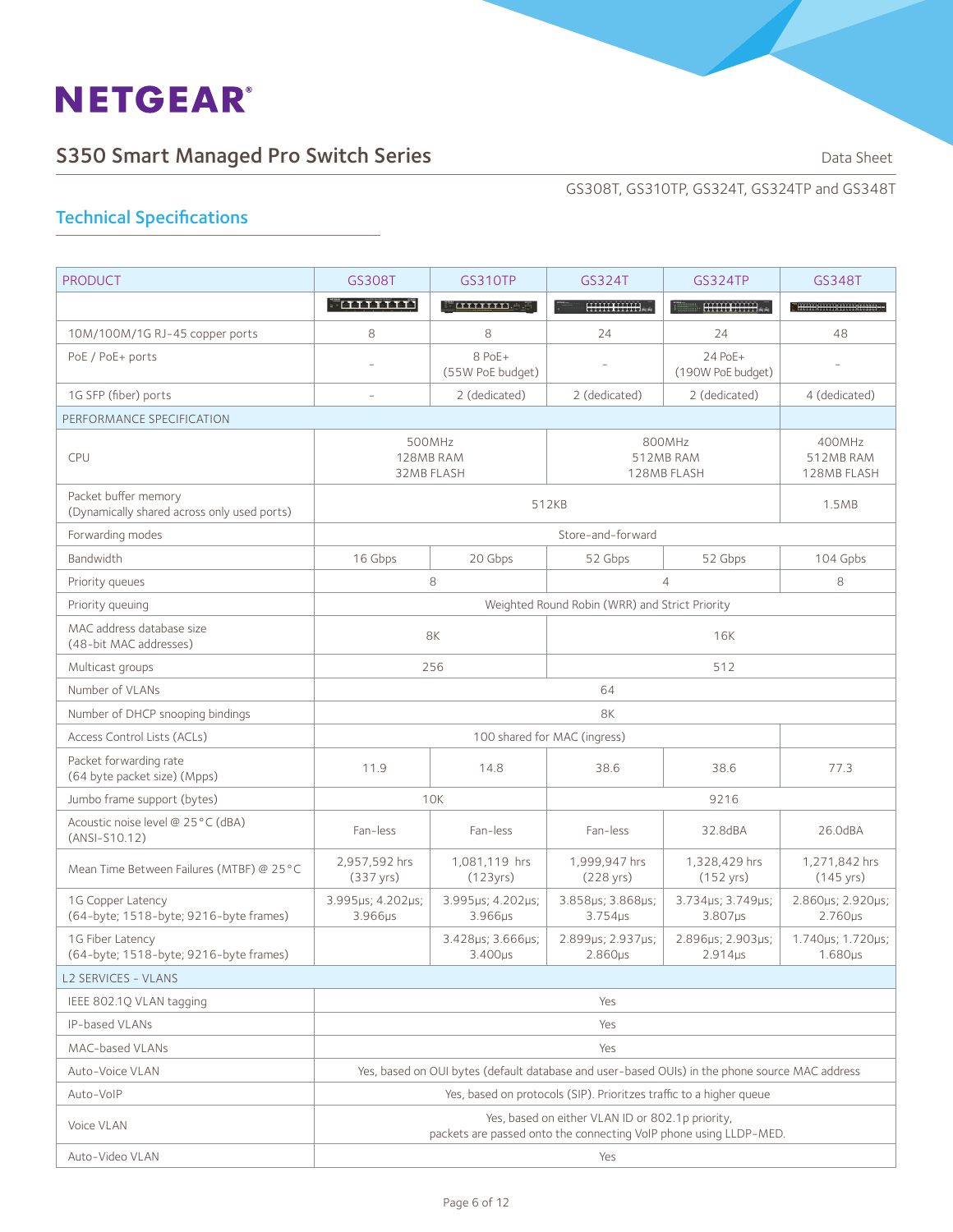

GS308T, GS310TP, GS324T, GS324TP and GS348T

| <b>PRODUCT</b>                                         | GS308T                              | <b>GS310TP</b> | GS324T                 | <b>GS324TP</b> | GS348T |  |
|--------------------------------------------------------|-------------------------------------|----------------|------------------------|----------------|--------|--|
| L2 SERVICES - AVAILABILITY                             |                                     |                |                        |                |        |  |
| Broadcast, multicast, unknown unicast storm<br>control | Yes                                 |                |                        |                |        |  |
| IEEE 802.3ad - LAGs (LACP)                             |                                     |                | Yes                    |                |        |  |
| IEEE 802.3x (full duplex and flow control)             |                                     |                | Yes                    |                |        |  |
| IEEE 802.1D Spanning Tree Protocol                     |                                     |                | Yes                    |                |        |  |
| IEEE 802.1w Rapid Spanning Tree Protocol               |                                     |                | Yes                    |                |        |  |
| IEEE 802.1s Multiple Spanning Tree Protocol            |                                     |                | Yes                    |                |        |  |
| L2 SERVICES - MULTICAST FILTERING                      |                                     |                |                        |                |        |  |
| IGMP snooping (v1, v2 and v3)                          | Yes                                 |                |                        |                |        |  |
| IGMP snooping querier                                  |                                     |                | Yes                    |                |        |  |
| <b>DHCP</b>                                            |                                     |                |                        |                |        |  |
| DHCP client                                            |                                     |                | Yes                    |                |        |  |
| DHCP snooping                                          |                                     |                | Yes                    |                |        |  |
| <b>LINK AGGREGATION</b>                                |                                     |                |                        |                |        |  |
| IEEE 802.3ad - LAGs (LACP)                             | Yes                                 |                |                        |                |        |  |
| Manual Static LAG                                      |                                     |                | Yes                    |                |        |  |
| # of Static or LACP LAGs<br># of members in each LAG   | 8 LAGs with max 8 ports in each LAG |                |                        |                |        |  |
| NETWORK MONITORING AND DISCOVERY SERVICES              |                                     |                |                        |                |        |  |
| 802.1ab LLDP                                           |                                     |                | Yes                    |                |        |  |
| <b>SNMP</b>                                            |                                     |                | v1, v2c, v3            |                |        |  |
| RMON group 1,2,3,9                                     |                                     |                | Yes                    |                |        |  |
| NETWORK SECURITY                                       |                                     |                |                        |                |        |  |
| <b>IEEE 802.1x</b>                                     |                                     |                | Yes                    |                |        |  |
| <b>Guest VLAN</b>                                      |                                     |                | Yes                    |                |        |  |
| RADIUS-based VLAN assignment via .1x                   |                                     |                | Yes                    |                |        |  |
| MAC-based.1x                                           |                                     |                | Yes                    |                |        |  |
| RADIUS accounting                                      | Yes                                 |                |                        |                |        |  |
| Access Control Lists (ACLs)                            |                                     |                | $L2 / L3 / L4$ ingress |                |        |  |
| IP-based ACLs (IPv4 and IPv6)                          |                                     |                | IPv4                   |                |        |  |
| MAC-based ACLs                                         |                                     |                | Yes                    |                |        |  |
| TCP/UDP-based ACLs                                     |                                     |                | Yes                    |                |        |  |
| MAC lockdown                                           |                                     |                | Yes                    |                |        |  |
| MAC lockdown by the number of MACs                     |                                     |                | Yes                    |                |        |  |
| Control MAC # Dynamic learned entries                  | 4096                                |                |                        |                |        |  |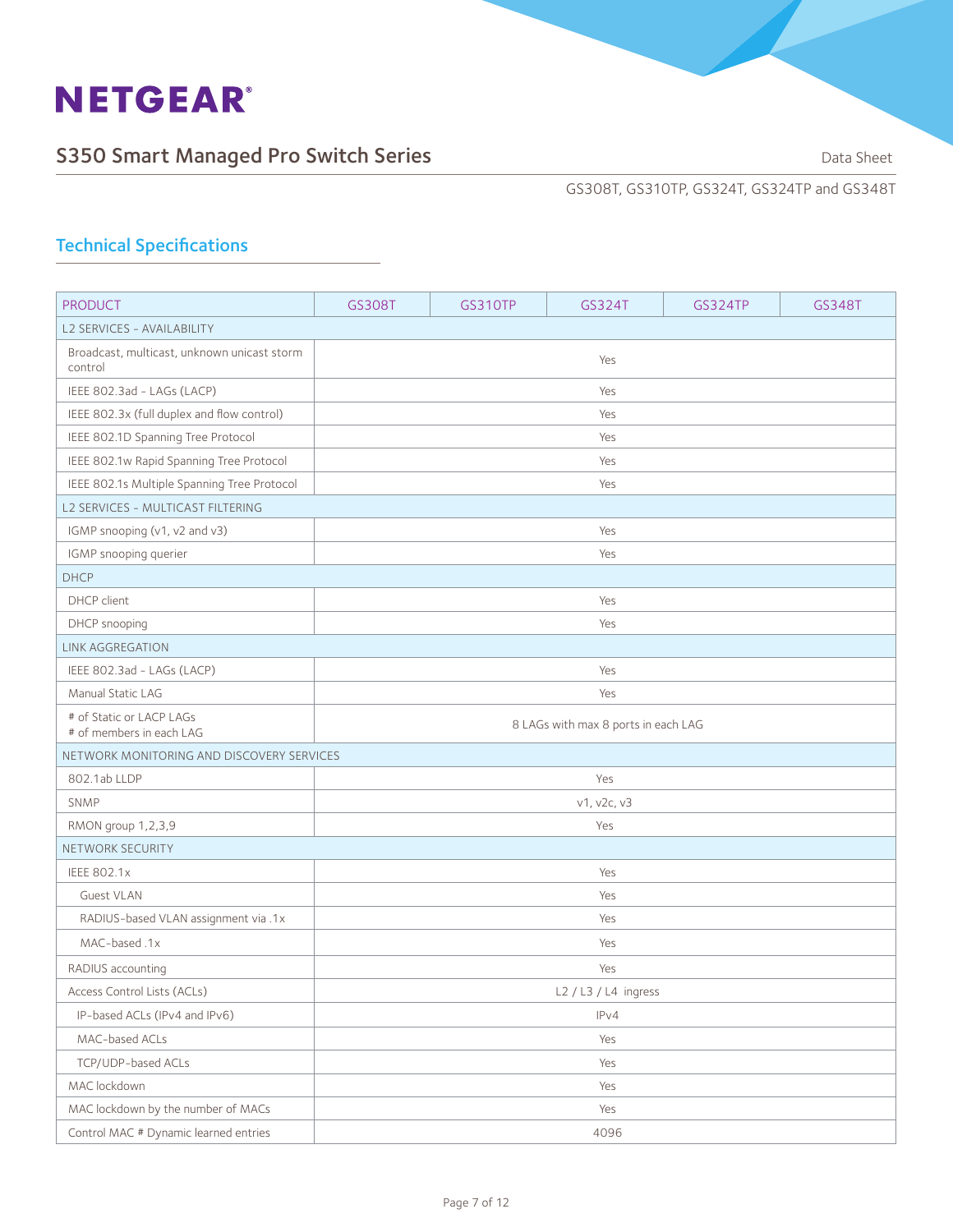

GS308T, GS310TP, GS324T, GS324TP and GS348T

| <b>PRODUCT</b>                                                        | GS308T                                                                                                               | GS310TP                                                                                   | GS324T | GS324TP | GS348T |  |
|-----------------------------------------------------------------------|----------------------------------------------------------------------------------------------------------------------|-------------------------------------------------------------------------------------------|--------|---------|--------|--|
| Control MAC # static entries                                          |                                                                                                                      |                                                                                           | 48     |         |        |  |
| IEEE 802.1x RADIUS port access authentication                         | Yes                                                                                                                  |                                                                                           |        |         |        |  |
| Port-based security by locked MAC addresses                           | Yes                                                                                                                  |                                                                                           |        |         |        |  |
| Broadcast, unicast, multicast DoS protection                          |                                                                                                                      |                                                                                           | Yes    |         |        |  |
| DoS attacks prevention                                                | Yes                                                                                                                  |                                                                                           |        |         |        |  |
| <b>QUALITY OF SERVICE (QOS)</b>                                       |                                                                                                                      |                                                                                           |        |         |        |  |
| Port-based rate limiting                                              |                                                                                                                      | Ingress and egress                                                                        |        | Egress  |        |  |
| Port-based QoS                                                        |                                                                                                                      |                                                                                           | Yes    |         |        |  |
| DiffServ OoS                                                          |                                                                                                                      |                                                                                           | Yes    |         |        |  |
| IEEE 802.1p COS                                                       |                                                                                                                      |                                                                                           | Yes    |         |        |  |
| Destination MAC and IP                                                |                                                                                                                      |                                                                                           | Yes    |         |        |  |
| IPv4 and v6 DSCP                                                      |                                                                                                                      |                                                                                           | Yes    |         |        |  |
| IPv4 and IPv6 ToS                                                     |                                                                                                                      |                                                                                           | Yes    |         |        |  |
| Weighted Round Robin (WRR)                                            |                                                                                                                      |                                                                                           | Yes    |         |        |  |
| Strict priority queue technology                                      | Yes                                                                                                                  |                                                                                           |        |         |        |  |
| Auto-VoIP VLAN / Auto-Voice VLAN                                      | Yes, based on OUI bytes (default database and user-based OUIs) in the phone source MAC address                       |                                                                                           |        |         |        |  |
| Auto-VoIP                                                             | Yes, based on protocols SIP, H323 and SCCP. Prioritzes traffic to a higher queue                                     |                                                                                           |        |         |        |  |
| Voice VLAN                                                            | Yes, based on either VLAN ID or 802.1p priority,<br>packets are passed onto the connecting VoIP phone using LLDP-MED |                                                                                           |        |         |        |  |
| Auto-Video VLAN                                                       | Yes                                                                                                                  |                                                                                           |        |         |        |  |
| <b>IEEE NETWORK PROTOCOLS</b>                                         |                                                                                                                      |                                                                                           |        |         |        |  |
| · IEEE 802.3 Ethernet                                                 |                                                                                                                      | · IEEE 802.1Q VLAN Tagging                                                                |        |         |        |  |
| • IEEE 802.3u 100BASE-T                                               | • IEEE 802.1AB LLDP with ANSI/TIA-1057 (LLDP-MED)                                                                    |                                                                                           |        |         |        |  |
| • IEEE 802.3ab 1000BASE-T                                             | • IEEE 802.1p Class of Service (CoS)                                                                                 |                                                                                           |        |         |        |  |
| · IEEE 802.3af PoE                                                    |                                                                                                                      | · IEEE 802.1D Spanning Tree Protocol (STP)<br>· IEEE 802.1s Multiple Spanning Tree (MSTP) |        |         |        |  |
| • IEEE 802.3at PoE+<br>· IEEE 802.3az Energy Efficient Ethernet (EEE) |                                                                                                                      |                                                                                           |        |         |        |  |
| · IEEE 802.3ad Dynamic Link Aggregation (LACP)                        | · IEEE 802.1w Rapid Spanning Tree (RSTP)<br>· IEEE 802.1x RADIUS Network Access Control                              |                                                                                           |        |         |        |  |
| · IEEE 802.3z Gigabit Ethernet 1000BASE-SX/LX                         |                                                                                                                      |                                                                                           |        |         |        |  |
| · IEEE 802.3x Full-Duplex Flow Control                                |                                                                                                                      |                                                                                           |        |         |        |  |
| MANAGEMENT                                                            |                                                                                                                      |                                                                                           |        |         |        |  |
| Password management                                                   |                                                                                                                      |                                                                                           | Yes    |         |        |  |
| Configurable management VLAN                                          |                                                                                                                      |                                                                                           | Yes    |         |        |  |
| Admin access control via RADIUS and<br>TACACS+                        |                                                                                                                      |                                                                                           | Yes    |         |        |  |
| SNTP client over UDP port 123                                         |                                                                                                                      | Yes                                                                                       |        |         |        |  |
| SNMP v1/v2c                                                           | Yes                                                                                                                  |                                                                                           |        |         |        |  |
| SNMP v3 with multiple IP addresses                                    |                                                                                                                      |                                                                                           | Yes    |         |        |  |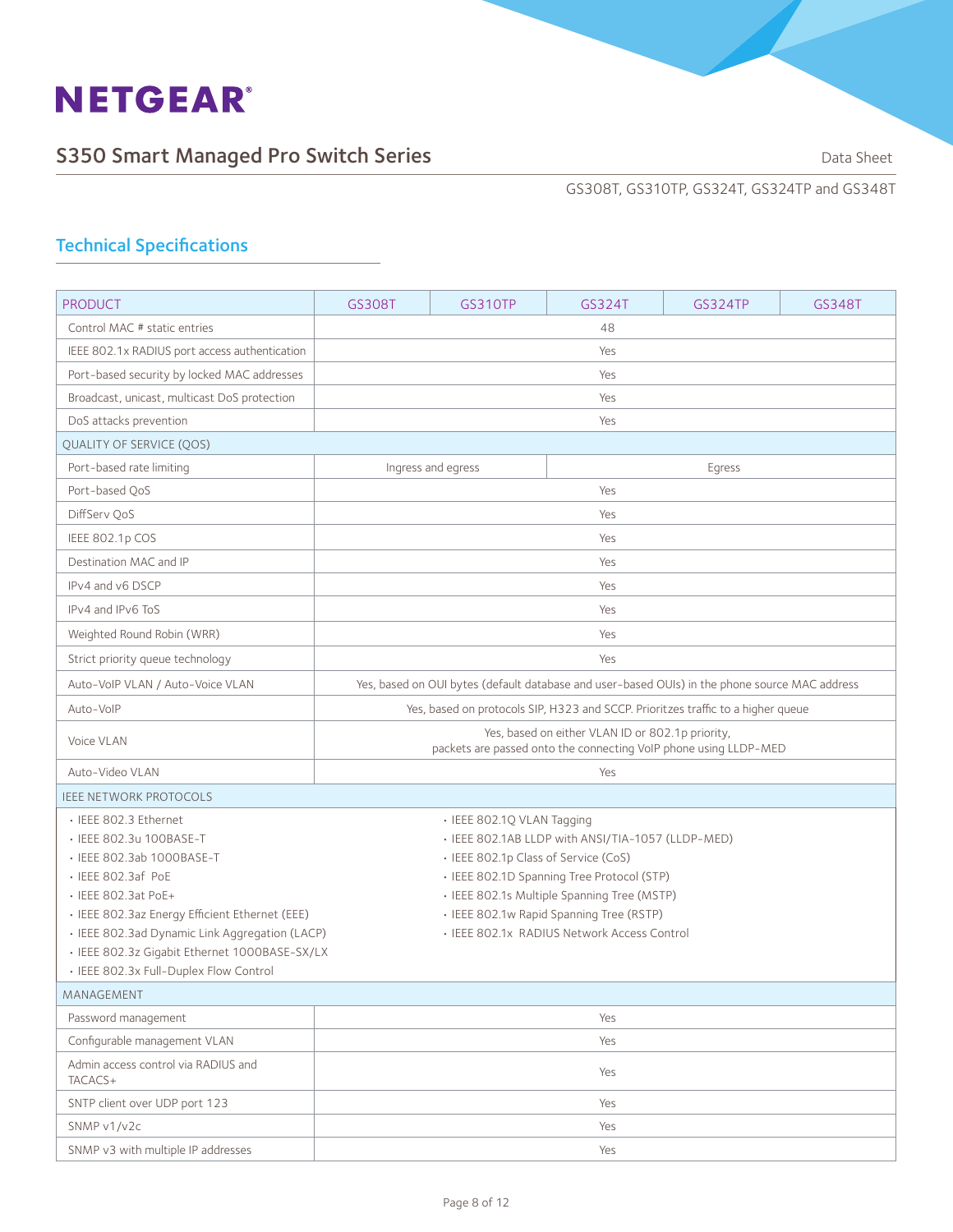

GS308T, GS310TP, GS324T, GS324TP and GS348T

| <b>PRODUCT</b>                                                                         | GS308T                                                        | <b>GS310TP</b>                                                | GS324T                                                         | <b>GS324TP</b>                                          | GS348T                                                         |  |  |
|----------------------------------------------------------------------------------------|---------------------------------------------------------------|---------------------------------------------------------------|----------------------------------------------------------------|---------------------------------------------------------|----------------------------------------------------------------|--|--|
| RMON group 1,2,3,9                                                                     |                                                               |                                                               | Yes                                                            |                                                         |                                                                |  |  |
| Port mirroring                                                                         |                                                               | Yes ingress and egress                                        |                                                                |                                                         |                                                                |  |  |
| Many-to-one port mirroring                                                             | 8                                                             | 10                                                            | 26                                                             | 26                                                      | 52                                                             |  |  |
| Web browser-based graphical<br>user interface (GUI)                                    |                                                               |                                                               | Yes                                                            |                                                         |                                                                |  |  |
| Smart Control Center (SCC) for<br>multi-switch management                              |                                                               |                                                               | Yes                                                            |                                                         |                                                                |  |  |
| Dual software (firmware) image                                                         |                                                               |                                                               | Yes                                                            |                                                         |                                                                |  |  |
| Cable test utility                                                                     |                                                               |                                                               | Yes (except for GS324T and GS324TP)                            |                                                         |                                                                |  |  |
| TLS/HTTPS Web-based access (version)                                                   |                                                               |                                                               | Yes $(v1.2)$                                                   |                                                         |                                                                |  |  |
| File transfers (uploads, downloads)                                                    |                                                               |                                                               | TFTP / HTTP                                                    |                                                         |                                                                |  |  |
| HTTP upload/download (firmware)                                                        |                                                               |                                                               | Yes                                                            |                                                         |                                                                |  |  |
| Syslog (RFC 3164)                                                                      |                                                               |                                                               | Yes                                                            |                                                         |                                                                |  |  |
| <b>LEDS</b>                                                                            |                                                               |                                                               |                                                                |                                                         |                                                                |  |  |
| Per port                                                                               | Speed, Link/<br>Activity                                      | Speed, Link/<br>Activity, or PoE in<br>different mode         | Speed, Link/<br>Activity                                       | Speed, Link/<br>Activity, or PoE in<br>different mode   | Speed, Link/<br>Activity                                       |  |  |
| Per device                                                                             | Power                                                         | Power, PoE Max                                                | Power                                                          | Power, Fan, PoE<br>Max                                  | Power, Fan                                                     |  |  |
| PHYSICAL SPECIFICATIONS                                                                |                                                               |                                                               |                                                                |                                                         |                                                                |  |  |
| Dimensions $(W \times D \times H)$                                                     | 158 x 101 x 30 mm<br>$(6.2 \times 4.0 \times 1.2 \text{ in})$ | 236 x 101 x 30 mm<br>$(9.3 \times 4.0 \times 1.2 \text{ in})$ | 328 x 169 x 43 mm<br>$(12.9 \times 6.7 \times 1.7 \text{ in})$ | 330 x 206 x 43 mm<br>$(13.0 \times 8.1 \times 1.7)$ in) | 440 x 206 x 43 mm<br>$(17.3 \times 8.1 \times 1.7 \text{ in})$ |  |  |
| Weight                                                                                 | $0.41$ kg $(0.9$ lb)                                          | $0.61$ kg $(1.34$ lb)                                         | 1.62kg (3.57 lb)                                               | 2.69kg (5.93 lb)                                        | 3.05 kg (6.72 lb)                                              |  |  |
| POWER CONSUMPTION                                                                      |                                                               |                                                               |                                                                |                                                         |                                                                |  |  |
| Max power (worst case, all ports used, full<br>PoE. line-rate traffic) (Watts)         | 6.4W                                                          | 69.3W                                                         | 13.5W                                                          | 229.9W                                                  | 39.1W                                                          |  |  |
| Max power without PoE (worst case, all ports<br>used, line-rate traffic) (Watts)       |                                                               | 15.1W                                                         |                                                                | 16.3W                                                   |                                                                |  |  |
| Iddle power consumption<br>(all ports link-down standby) (Watts)                       | 2.0W                                                          | 3.3W                                                          | 6.5W                                                           | 11.1W                                                   | 25.0W                                                          |  |  |
| Heat Dissipation (worst case, all ports used,<br>full PoE, line-rate traffic) (BTU/hr) | Max: 22.02<br>BTU/hr                                          | Max: 236.59<br>BTU/hr                                         | Max: 46.09<br>BTU/hr                                           | Max: 784.88<br>BTU/hr                                   | Max: 148.24<br>BTU/hr                                          |  |  |
| Energy Efficient Ethernet (EEE) IEEE 802.3az                                           |                                                               |                                                               | Yes (deactivated by default)                                   |                                                         |                                                                |  |  |
| Fan                                                                                    | Fan-less                                                      | Fan-less                                                      | Fan-less                                                       | $\overline{2}$                                          | $\mathbf{1}$                                                   |  |  |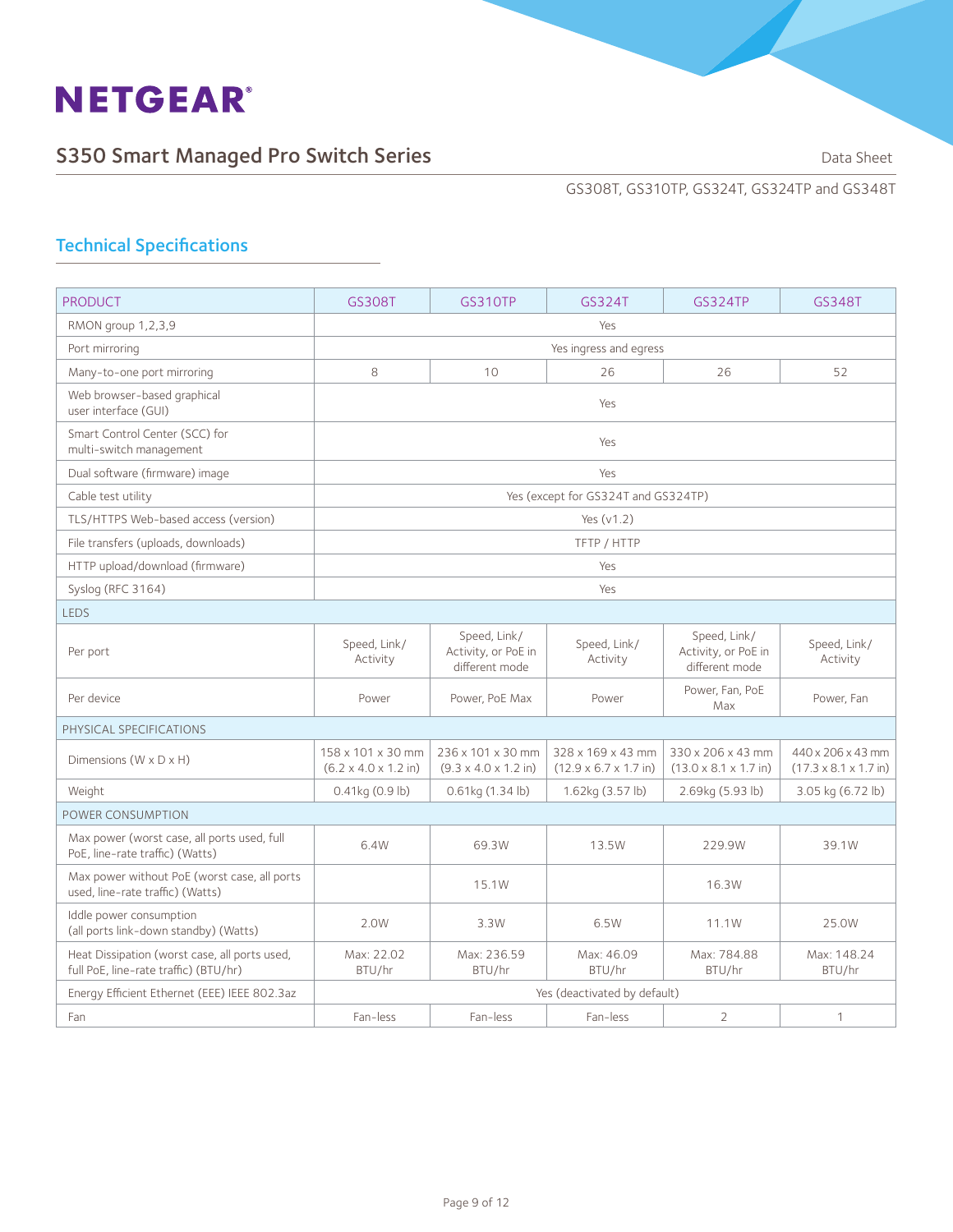

GS308T, GS310TP, GS324T, GS324TP and GS348T

| <b>PRODUCT</b>                                                                                | GS308T                                                    | GS310TP                                                    | GS324T                                                                                                  | <b>GS324TP</b>     | GS348T             |  |
|-----------------------------------------------------------------------------------------------|-----------------------------------------------------------|------------------------------------------------------------|---------------------------------------------------------------------------------------------------------|--------------------|--------------------|--|
| ENVIRONMENTAL SPECIFICATIONS                                                                  |                                                           |                                                            |                                                                                                         |                    |                    |  |
| Operating                                                                                     |                                                           |                                                            |                                                                                                         |                    |                    |  |
| Operating temperature                                                                         |                                                           | 0° to 40° C (32° to 104° F)<br>0° to 45° C (32° to 113° F) |                                                                                                         |                    |                    |  |
| Humidity                                                                                      |                                                           |                                                            | 95% maximum relative humidity (RH), non-condensing                                                      |                    |                    |  |
| Altitude                                                                                      |                                                           |                                                            | 10,000 ft (3,000 m) maximum                                                                             |                    |                    |  |
| Storage                                                                                       |                                                           |                                                            |                                                                                                         |                    |                    |  |
| Storage temperature                                                                           |                                                           |                                                            | $-20^{\circ}$ to $70^{\circ}$ C (-4° to $158^{\circ}$ F)                                                |                    |                    |  |
| Humidity                                                                                      |                                                           |                                                            | 95% maximum relative humidity, non-condensing                                                           |                    |                    |  |
| Altitude                                                                                      |                                                           |                                                            | 10,000 ft (3,000 m) maximum                                                                             |                    |                    |  |
| ELECTROMAGNETIC EMISSIONS AND IMMUNITY                                                        |                                                           |                                                            |                                                                                                         |                    |                    |  |
| Certifications                                                                                |                                                           |                                                            | CE: EN 55032:2012+AC:2013/CISPR 32:2012, EN 610003-2:2014, Class B, EN 61000-3-3:2013, EN<br>55024:2010 |                    |                    |  |
|                                                                                               |                                                           |                                                            | VCCI: VCCI-CISPR 32:2016, Class A                                                                       |                    |                    |  |
|                                                                                               |                                                           |                                                            | RCM: AS/NZS CISPR 32:2013 Class A                                                                       |                    |                    |  |
|                                                                                               | CCC: GB4943.1-2011; YD/T993-1998; GB/T9254-2008 (Class A) |                                                            |                                                                                                         |                    |                    |  |
|                                                                                               | FCC: 47 CFR FCC Part 15, Class A, ANSI C63.4:2014         |                                                            |                                                                                                         |                    |                    |  |
|                                                                                               | ISED: ICES-003:2016 Issue 6, Class A, ANSI C63.4:2014     |                                                            |                                                                                                         |                    |                    |  |
|                                                                                               | BSMI: CNS 13438 Class A                                   |                                                            |                                                                                                         |                    |                    |  |
| <b>SAFETY</b>                                                                                 |                                                           |                                                            |                                                                                                         |                    |                    |  |
| Certifications                                                                                |                                                           |                                                            | CB report / certificate IEC 60950-1:2005 (ed.2) + A1:2009 + A2:2013                                     |                    |                    |  |
|                                                                                               |                                                           |                                                            | UL listed (UL 1950)/cUL IEC 950/EN 60950                                                                |                    |                    |  |
|                                                                                               |                                                           |                                                            | CE LVD: EN 60950-1:2006 + A11:2009 + A1:2010 + A12:2011 + A2:2013                                       |                    |                    |  |
|                                                                                               |                                                           |                                                            | RCM (AS/NZS) 60950.1:2015                                                                               |                    |                    |  |
|                                                                                               |                                                           |                                                            | CCC (China Compulsory Certificate): GB4943.1-2011; YD/T993-1998; GB/T9254-2008 (Class A)                |                    |                    |  |
|                                                                                               |                                                           |                                                            | BSMI: CNS 14336-1                                                                                       |                    |                    |  |
| <b>WARRANTY AND SUPPORT</b>                                                                   |                                                           |                                                            |                                                                                                         |                    |                    |  |
| Hardware Limited Warranty                                                                     | 2 years (power adapter)                                   | 5 years (switch)                                           |                                                                                                         | 5 years            |                    |  |
| Technical Support (online, phone)                                                             | 90 days free from date of purchase*                       |                                                            |                                                                                                         |                    |                    |  |
| Next-Business-Day (NBD) Replacement                                                           |                                                           |                                                            | 5 years                                                                                                 |                    |                    |  |
| ProSUPPORT OnCall 24x7 Service Packs**                                                        | Category S1:                                              | Category S2:                                               | Category S2:                                                                                            | Category 1:        | Category 1:        |  |
| OnCall 24x7 extends the 90-day phone and                                                      | PMBOS11-<br>10000S                                        | PMBOS12-                                                   | PMBOS12-<br>10000S                                                                                      | PMB0311-           | PMB0311-           |  |
| email warranty entitled technical support for<br>standard and advanced features to the length | PMB0S31-                                                  | 10000S<br>PMB0S32-                                         | PMB0S32-                                                                                                | 10000S<br>PMB0331- | 10000S<br>PMB0331- |  |
| of the contract term.                                                                         | 10000S                                                    | 10000S                                                     | 10000S                                                                                                  | 10000S             | 10000S             |  |
|                                                                                               | PMB0S51-<br>10000S                                        | PMBOS52-<br>10000S                                         | PMB0S52-<br>10000S                                                                                      | PMB0351-<br>10000S | PMB0351-<br>10000S |  |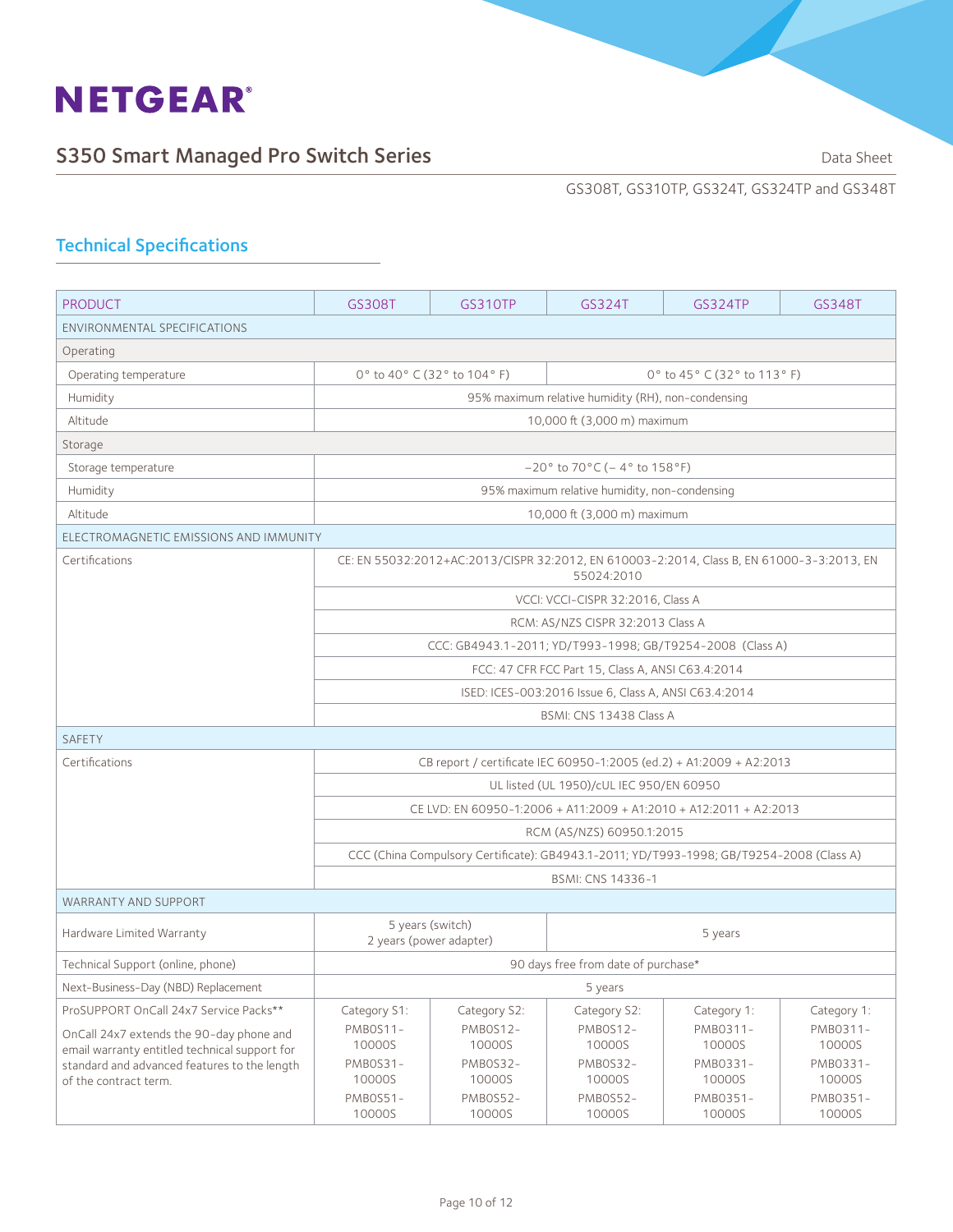

## S350 Smart Managed Pro Switch Series **Sandware Communist Contains Containers** Data Sheet

GS308T, GS310TP, GS324T, GS324TP and GS348T

## Ordering Information

| <b>PRODUCT</b>                            | GS308T                       | <b>GS310TP</b> | GS324T       | <b>GS324TP</b> | GS348T       |  |
|-------------------------------------------|------------------------------|----------------|--------------|----------------|--------------|--|
| PACKAGE CONTENT                           |                              |                |              |                |              |  |
| Smart Managed Pro Switch                  | $\checkmark$                 | $\checkmark$   | $\checkmark$ | $\checkmark$   | $\checkmark$ |  |
| Power Adapter                             | $\checkmark$                 | $\checkmark$   |              |                |              |  |
| Power Cord (localized to region of sale)  | $\checkmark$                 | $\checkmark$   | $\checkmark$ | $\checkmark$   | $\checkmark$ |  |
| Rack-mounting Kit                         |                              |                | $\checkmark$ | $\checkmark$   | $\checkmark$ |  |
| Rubber footpads for tabletop installation | $\checkmark$                 | $\checkmark$   | $\checkmark$ | $\checkmark$   | $\checkmark$ |  |
| Quick installation Guide                  | $\checkmark$                 | $\checkmark$   | $\checkmark$ | $\checkmark$   | $\checkmark$ |  |
| ORDERING INFORMATION                      |                              |                |              |                |              |  |
| GS308T-100NAS                             | North America, Latin America |                |              |                |              |  |
| GS308T-100PES                             | Europe                       |                |              |                |              |  |
| GS308T-100UKS                             | United Kingdom               |                |              |                |              |  |
| GS308T-100AUS                             | Asia Pacific                 |                |              |                |              |  |
| GS308T-100JPS                             | Japan                        |                |              |                |              |  |
| GS308T-100INS                             | India                        |                |              |                |              |  |
| GS308T-100PRS                             | China                        |                |              |                |              |  |
| GS310TP-100NAS                            | North America, Latin America |                |              |                |              |  |
| GS310TP-100EUS                            | Europe                       |                |              |                |              |  |
| GS310TP-100AJS                            | Asia Pacific                 |                |              |                |              |  |
| GS310TP-100INS                            | India                        |                |              |                |              |  |
| GS310TP-100PRS                            | China                        |                |              |                |              |  |
| GS324T-100NAS                             | North America, Latin America |                |              |                |              |  |
| GS324T-100EUS                             | Europe                       |                |              |                |              |  |
| GS324T-100AJS                             | Asia Pacific                 |                |              |                |              |  |
| GS324T-100INS                             | India                        |                |              |                |              |  |
| GS324T-100PRS                             | China                        |                |              |                |              |  |
| GS324TP-100NAS                            | North America, Latin America |                |              |                |              |  |
| GS324TP-100EUS                            | Europe                       |                |              |                |              |  |
| GS324TP-100AJS                            | APAC                         |                |              |                |              |  |
| GS324TP-100INS                            | India                        |                |              |                |              |  |
| GS324TP-100PRS                            | China                        |                |              |                |              |  |
| GS348T-100NAS                             | North America, Latin America |                |              |                |              |  |
| GS348T-100EUS                             | Europe                       |                |              |                |              |  |
| GS348T-100AJS                             | APAC                         |                |              |                |              |  |
| GS348T-100INS                             | India                        |                |              |                |              |  |
| GS348T-100PRS                             | China                        |                |              |                |              |  |